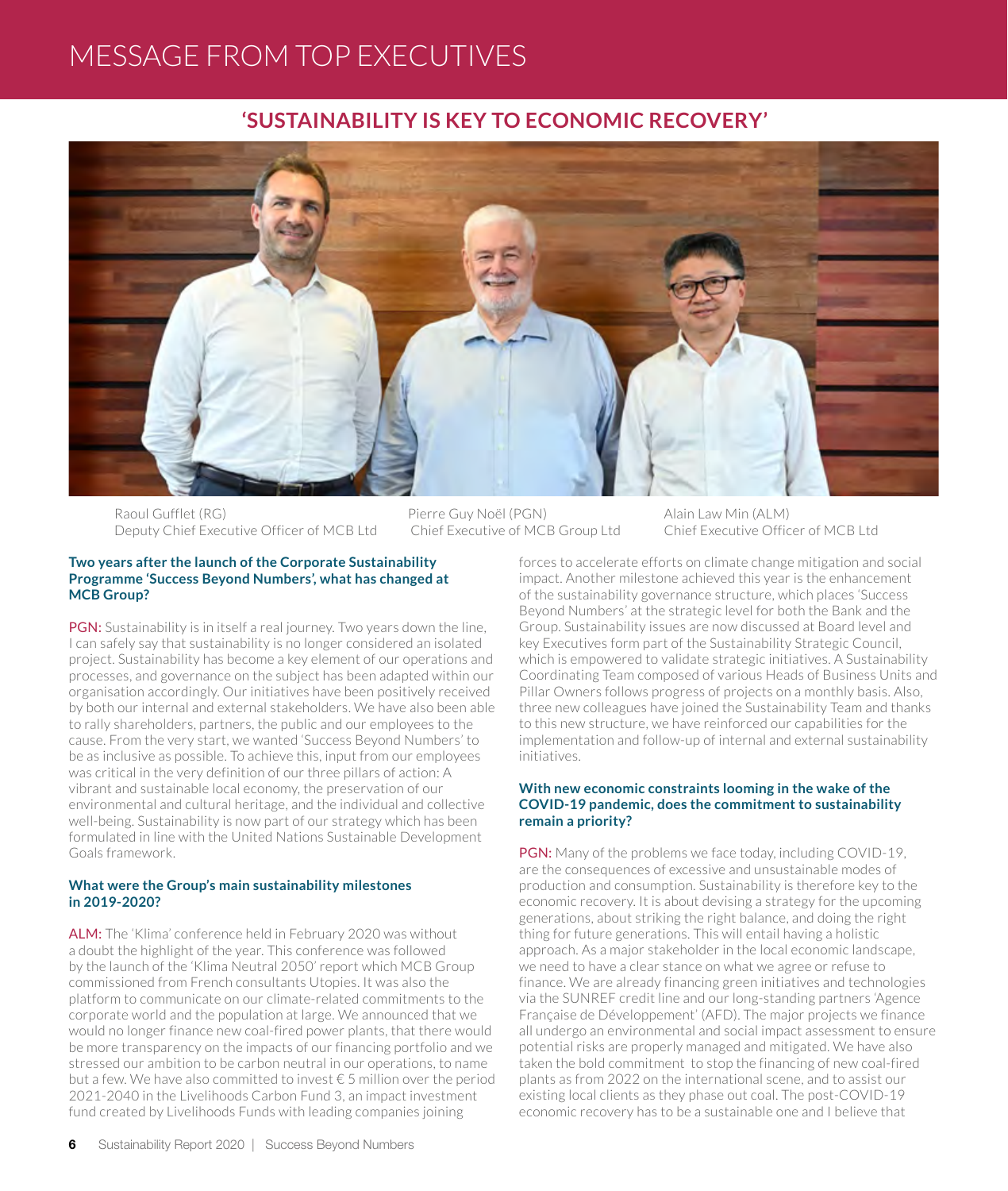strengthening the local economy is essential. We are now more than ever committed to ensure a sustainable economic recovery via local, green and inclusive development. This will entail financing virtuous projects and at the same time create deterrence to discourage the most polluting activities.

**"sustainability is therefore key to the economic recovery. it is about devising a strategy for the upcoming generations, about striking the right balance, and doing the right thing for future generations."**

#### **What do your stakeholders, particularly your clients, expect from MCB Group today?**

PGN: In these turbulent and unpredictable times, we are more than ever committed to nurture a close relationship with all our clients. The COVID-19 pandemic has forced us into new modes of working and interactions, and we are helping our clients transition to this new normal. We also want to seize the opportunity to help them shift to more resilient business models by encouraging green investment and sustainable growth via dedicated financial products. We ambition to pave the way towards an innovative and co-constructive approach to finding solutions. The Group is in constant touch with the trends of the market and this allows us to provide the most appropriate and valuable services to our clients. Most importantly, we are committed to upholding our responsibility, as a long-standing economic actor, to act as a force for good. Our clients can rest assured that we are doing and will keep doing our best to bring about positive and impactful change possible.

#### **MCB has worked for two years on strengthening the local economy and support local value. How do these initiatives fit into the current crisis?**

ALM: As Pierre Guy rightly said, the COVID-19 pandemic has shown that a strong local economy is critical in ensuring resilience in times of crisis. The global disruption in supply chains and production impacts more severely small island economies like Mauritius. As highlighted in the 'Lokal is Beautiful' report commissioned by the Group at the beginning of 2019, Mauritius should aim to minimise its economic leaks and promote local value-added by encouraging the Fab-island, Circular-island and Smart-island modes of development. These models emphasise the importance of local production and consumption and provide more resilience to our local entrepreneurs. This is even more important in the current context of economic slowdown and the temporary closure of our borders. Under the 'Lokal is Beautiful' initiative, we have set out an action plan spearheaded by our Business Banking Strategic Business Unit, to promote local businesses thanks to favourable loan schemes, a mobile app dedicated to SMEs, an online account opening facility, among others.

#### **At a regional level, how can MCB Group be an influencer on sustainability?**

ALM: The Group's corporate sustainability strategy aims at aligning business development and profitability with the notion of sustainability over time. As Pierre Guy mentioned, our roadmap was built to take into account the priority Sustainable Development Goals (SDGs) of the country. The same rationale will be at the core of our strategy for our Indian Ocean subsidiaries. Our objective is to support the positive transitions that are necessary for the inclusive economic development in the countries where we operate, be it in the ecological, energy, or digital fields. The Group is working on financial solutions and products that will help accelerate societal shifts for a better tomorrow. On another note, we are the only bank in the Indian Ocean region to have signed the Principles for Responsible Banking (PRB) of the United Nations Environment Programme Finance Initiative (UNEP FI). This will provide us with the opportunity to learn and share with our regional and international peers on the sustainability topic.

### **"The Group's corporate sustainability strategy aims at aligning business development and profitability with the notion of sustainability over time."**

#### **At the beginning of 2020, the Group launched the 'Klima' initiative. How do you see the Group's role in tackling the fight against climate change?**

RG: Although our economy faces many significant challenges in the wake of COVID-19, climate change remains the defining issue of our time. Mauritius, like all small island states, is highly exposed to the consequences of climate change. The 'Klima' conference was aimed at raising the awareness of our population, ignite change and collectively work towards finding a fair and inclusive solution to climate change. We believe that the path to a low carbon economy is not a constraint but an economic opportunity. We have this opportunity to create a more stable and prosperous future embedding the development of low-carbon offers, the decarbonisation of the energy mix and very importantly, as Pierre Guy and Alain highlighted, the emergence – in the continuity of our 'Lokal is Beautiful' initiative – of a more local and decentralised economy, all relevant contributors to sustainable economic growth. Aiming for carbon neutrality for our country is ambitious, but it is a necessity. As a key financial actor, our role is to finance this transition to a low carbon economy by providing the appropriate financial products, services and support to our clients.

#### **How can this 'Klima' initiative thrive in a world struck by the COVID-19 crisis? COVID-19 has triggered a severe economic crisis in Mauritius and the world. How can the fight against climate change be enhanced by economic recovery packages and measures?**

RG: I believe that the coronavirus pandemic and climate change are not black swan events. Although they both require honest, science-based policymaking, I think it is infinitely more justified to act in the case of the ecological crisis than in the case of the health crisis because it affects every inhabitant of planet earth, not a few thousand people, and not for a time, but forever.